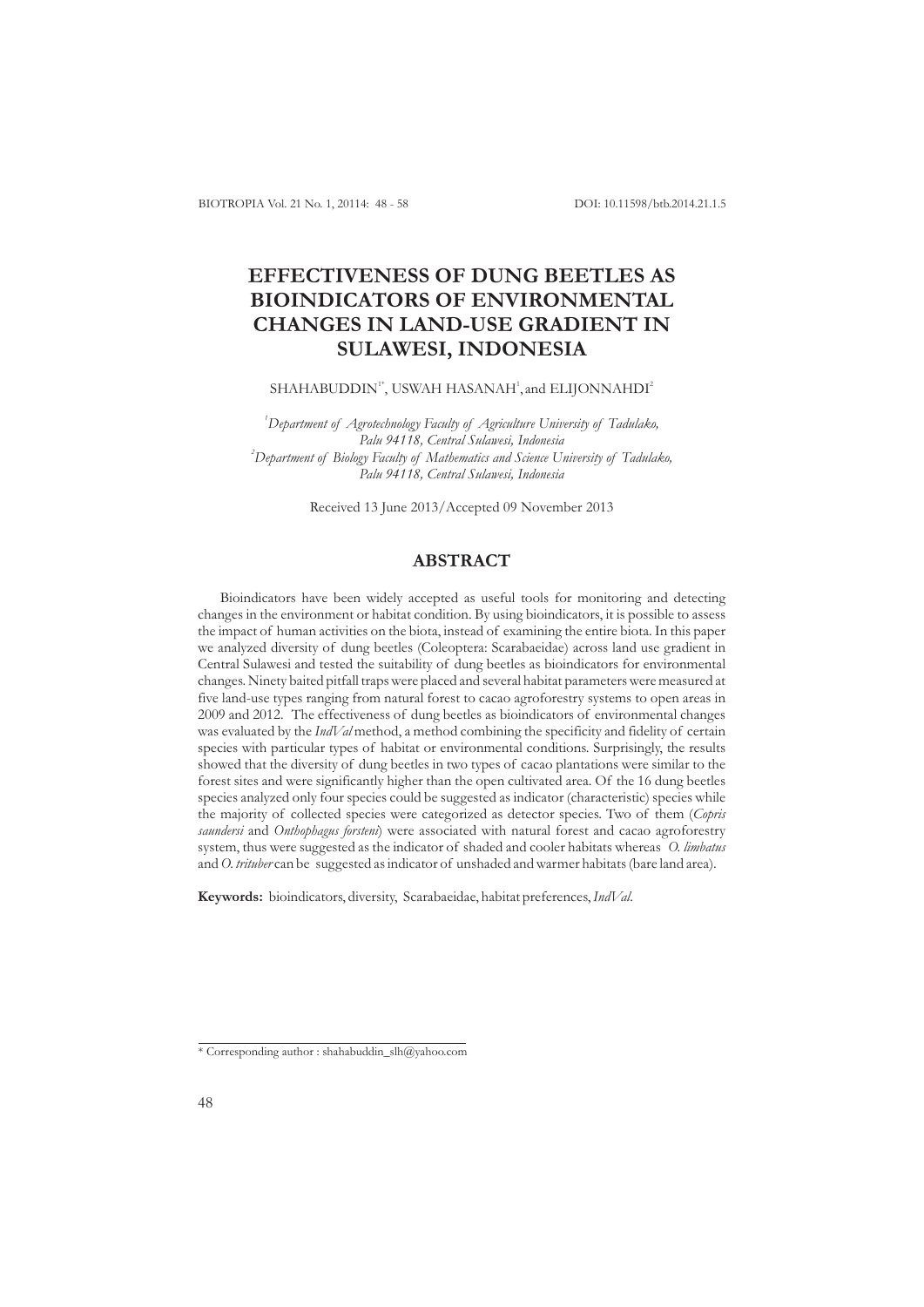Effectiveness of Dung Beetles as Bioindicators of Environmental Changes in Land - Shahabuddin et al.

# **INTRODUCTION**

The conversion of natural habitat to other land uses and its consequences on environmental changes has been acknowledged as the main driver of biodiversity loss at the Southeast Asia and global scales (Sodhi et al. 2004) and by 2100 the impact of land use changes on biodiversity is likely to be more significant than that of climate change, nitrogen deposition, species introductions and changing atmospheric concentrations (Sala et al. 2000; Young 2009). Therefore, detecting environmental changes due to land-use change is needed in order to avoid the continuous loss of biodiversity.

Bioindicators have been proven to be useful tools for monitoring and detecting changes in the environment. Species have different ecological requirements and their reactions to environmental variation are different from one another. Therefore, some species are better indicators than others (Dufrêne & Legendre 1997). Some species are generalists occurring in a wide range of habitats (ubiquitous), while others are more specialized, requiring certain habitat characteristics (stenotopic).

A bioindicator can be defined as a species or a species group that reflects the abiotic or biotic state of the environment (environmental indicator), represents the impact of environmental change on a habitat, community or ecosystems (ecological indicator), or indicates the diversity of other species (biodiversity indicator) (McGeoch 1998). One of the reasons for using bioindicators is their cost-effectiveness. By using bioindicators it is possible to assess the impact of human activities on the biota, instead of examining the entire biota. Especially useful are species that provide early warning of change (Spellerberg 1993) *.*

Environmental changes can cause different kinds of effects in the indicator, including physiological changes or changes in species number or abundance. The response of the species can be seen within the organism (e.g. heavy-metal concentrations), at the species level (species number and abundance) or at the community level (relations between species, e.g. pestpredator). Increase or decrease or abundance of species number might be directly caused by change in abiotic and/or biotic factors or indirectly by change of species assemblage of other species (Davis *et* al. 2001; Rainio & Niemela 2003; Hambler et al. 2011; Gerlach et al. 2013).

A good bioindicator must fulfill several criteria. It has to be well-known taxonomically and ecologically, be distributed over a broad geographic area, have specialization to certain habitat requirements, provide early warning of change, be easy and cost-effective to survey, be relatively independent of sample size. Its response should reflect the response of other species, one should be able to differentiate between natural cycles or trends and those induced by anthropogenic stress, and it should be of potential economic importance (e.g. Noss 1990; Pearson & Cassola 1992). However, it is difficult to find species or species groups which would have all of these criteria (Noss 1990; Pearson & Cassola 1992). Requirements needed depend on the goal of the survey and the sensitivity to the anthropogenic disturbance is the most important criteria for monitoring environmental changes (Kremen et al. 1993).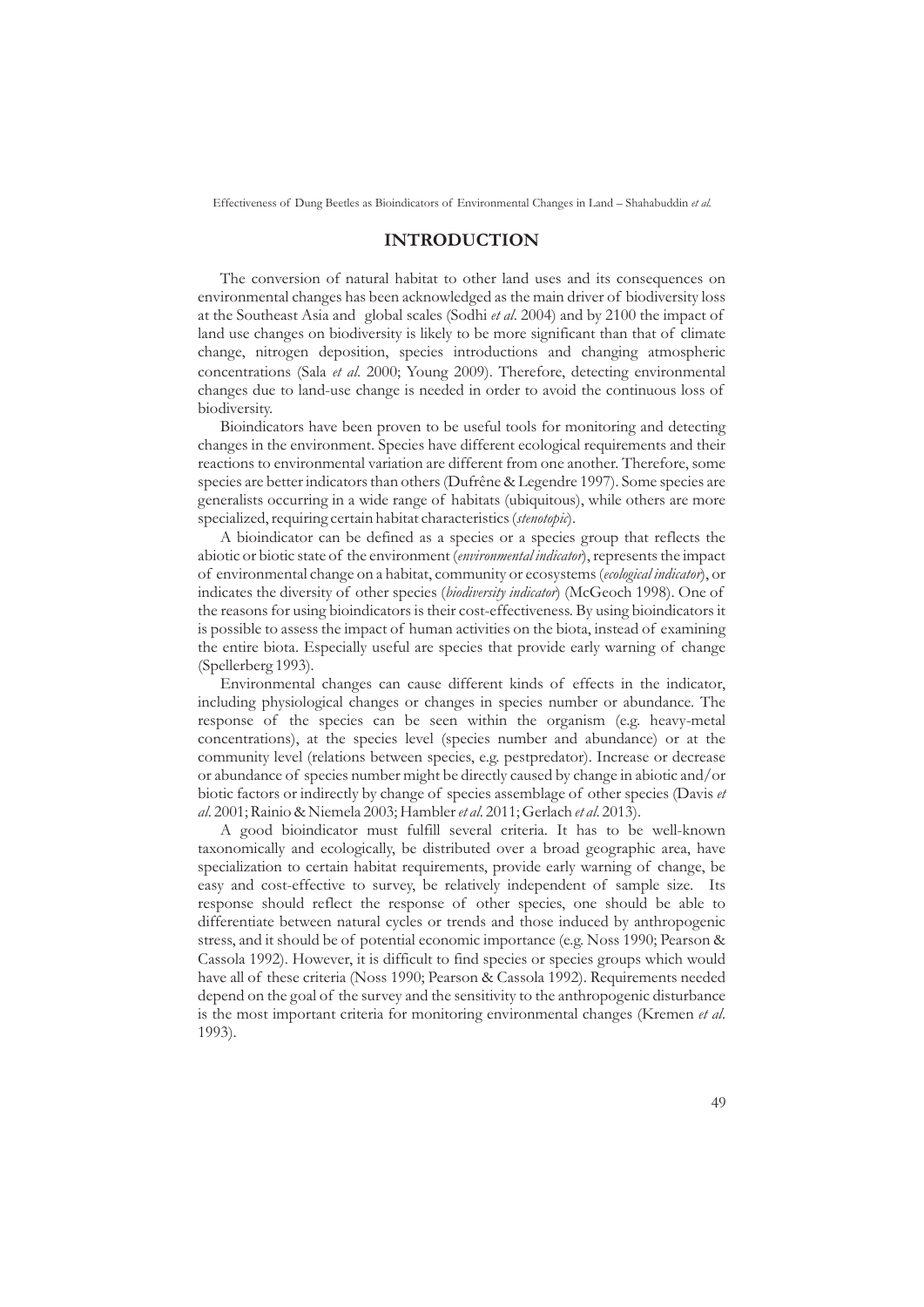#### BIOTROPIA Vol. 21 No. 1, 2014

In this study dung beetles (Coleoptera: Scarabaeidae) was selected as a bioindicator group because it has been widely known as one of the best bioindicator groups (e.g. Halffter & Favila 1993; McGeoch et al. 2002). Dung beetles have been proven to be very suitable to assess effects of disturbances on tropical ecosystems (Nichols et al. 2007; Shahabuddin 2010) and human habitat modification (Shahabuddin et al. 2010; Harvey et al. 2006) due to their abundance, highly varied with respect to species traits, and rapid responses to environmental change (Slade et al. 2011; Shahabuddin et al. 2005 & 2010; Spector 2006; Slade et al. 2011). Another advantage is their relatively complete species inventories and their data on the abundance of individual species can be achieved rapidly with standardized methods (Larsen & Forsyth, 2005). Recently, dung beetles have been identified as one of the most cost-effective group for biodiversity survey in tropical forests (Kessler et al. 2011) and contributors in improving the level of soil carbon stocks (Kessler et al. 2012).

One method used to quantify the 'bioindicator value' of a range of taxa is the indicator value (IndVal) method developed by Dufrene and Legendre (1997). This method combines measurements of the degree of specificity of a species to an ecological state, for example a habitat type, and its fidelity within that state (Dufrene & Legendre 1997). Species with a high specificity and high fidelity within a habitat will have a high indicator value. High fidelity (frequency of occurrence) of a species across sample sites is generally associated with large abundance of individuals. Both characteristics facilitate sampling and monitoring, which are important requirements for a useful bioindicator (Kremen et al. 1994; McGeoch et al. 2002).

The indicator value method is important to conservation biology because it is conceptually straightforward and allows researchers to identify bioindicators for any combination of habitat types or areas of interest, e.g. existing conservation areas, or groups of sites based on the outcome of a classification procedure (McGeoch & Chown 1998). Accordingly, *IndVal* method has become the most robust and popular method used to measure indicator species analysis (Mc.Geoch et al. 2002; Aydin & Kazak 2010; Negro et al. 2011).

In Central Sulawesi, forest habitats especially in the interior of Lore Lindu National Park (LLNP) are still relatively undisturbed while the margins of the park are characterized by a mosaic land-use type such as near-primary forests, secondary forests, forest gardens and plantations of cacao, maize and paddy rice fields (Gerold ei . 2004). This study aimed to evaluate the effectiveness of dung beetles as bioindicator *al* of environmental changes across land-use gradient in the margins of LLNP.

# **MATERIALS AND METHODS**

# **Study Area**

This study was carried out at the northern margin of the LLNP in Central Sulawesi, Indonesia. The Park, a local biodiversity hot spot covers an area of 229,000 ha and is located southeast of Palu, the capital of Central Sulawesi Province. All study sites were selected at the surrounding of the Palolo Valley in the vicinity of the villages of Bobo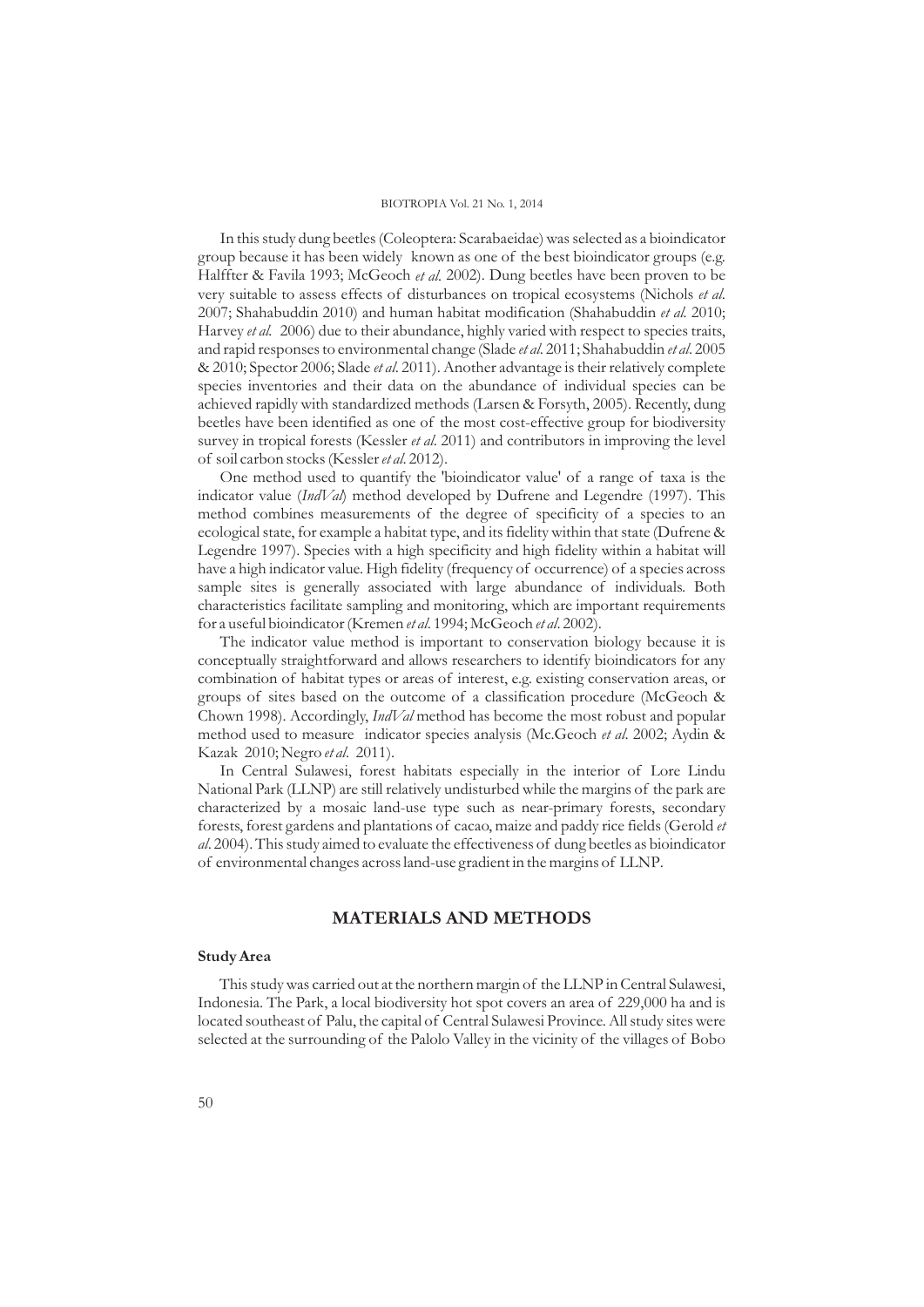Effectiveness of Dung Beetles as Bioindicators of Environmental Changes in Land - Shahabuddin et al.

 $(01^{\circ}07'0.46"$  S -  $119^{\circ}59'702"$  E) and were situated at an altitude between 790 and 985 m asl. Dung beetle communities were studied in five land-use types: natural forest (NF); secondary forest (SF); cacao agroforestry systems (cacao cultivated under natural shade tree at the forest margin (AC); Cacao plantation under monospecific shade tree dominated by *Gliricidia sepium* (CP); and open area (OA), cultivated either by Zea mays or Morus alba. Three replications sites for each land-use type were selected with distance at least 50 m from each other .

## **Specimens Collection**

Dung beetles were sampled in 2500  $\text{m}^2$  plots at 15 sites all using baited pitfall traps as described in Shahabuddin et al. (2010). Six traps were set up at the centre of each plot and placed with an interval of 10 m. The traps were baited with ca. 30 g of fresh cattle (Bos taurus) dung and exposed six times from April to July in 2009 and March to June in 2012. Cattle dung has been widely used as bait for dung beetles, aside from human faeces (e.g. Erroizi et al. 2004; Andresen 2005; Mendoza et al. 2005). Our previous study also showed that at the same weight of bait (ca. 30 g) cattle dung attracts the dung beetles with similar species composition found in the dung of anoa ( *Bubalus* deppresicornis), an endemic herbivore of Sulawesi (Shahabuddin et al. 2010).

The trapped specimens were removed after two days and preserved in Scheerpelz solution (Krell 2007). Later on, the samples were identified in the laboratory using available identification keys (e.g. Balthasar 1963) and by comparing to the reference collection of the Center for Biodiversity Research Tadulako University. Species which could not be identified, were sorted to morphospecies.

#### **Environmental Variables Measured**

Several habitat parameters (i.e. vegetation structure and microclimate) affecting the dung beetles diversity (see Davis et al. 2001; Shahabuddin 2010) were measured to characterize the land-use types including air temperature, relative humidity, canopy cover, and herb layer coverage. The relative humidity at the start and end of the exposure period were measured using a digital thermo-hygrometer (Corona<sup>R</sup>Model: GL 99) 1 m above ground while the canopy cover was visually estimated at four locations per site for a corridor of ca. 10 m inside the plot. The herb coverage was estimated at four plots of  $2x2 \text{ m}^2$  randomly placed at ca. 5 m inside the plot. Based on the environmental variables measured all land-use types were then grouped using a two-dimensional scaling (Clarke 1993; StatSoft 2001).

### **Data Analysis**

The three most widely used measures of species diversity were species richness, Shannon-Wiener Index and Simpson Index (Si =  $\sum$  pi<sup>2</sup>) (Lande 1996). Species richness of dung beetles was estimated using the second-order jackknife extrapolation method (Colwell, 2004), one of the best species richness predictor with respect to accuracy (e.g. Brose et al. 2003). As units for estimating the total species richness of land-use type, samples from all traps and replicates were pooled for individual sample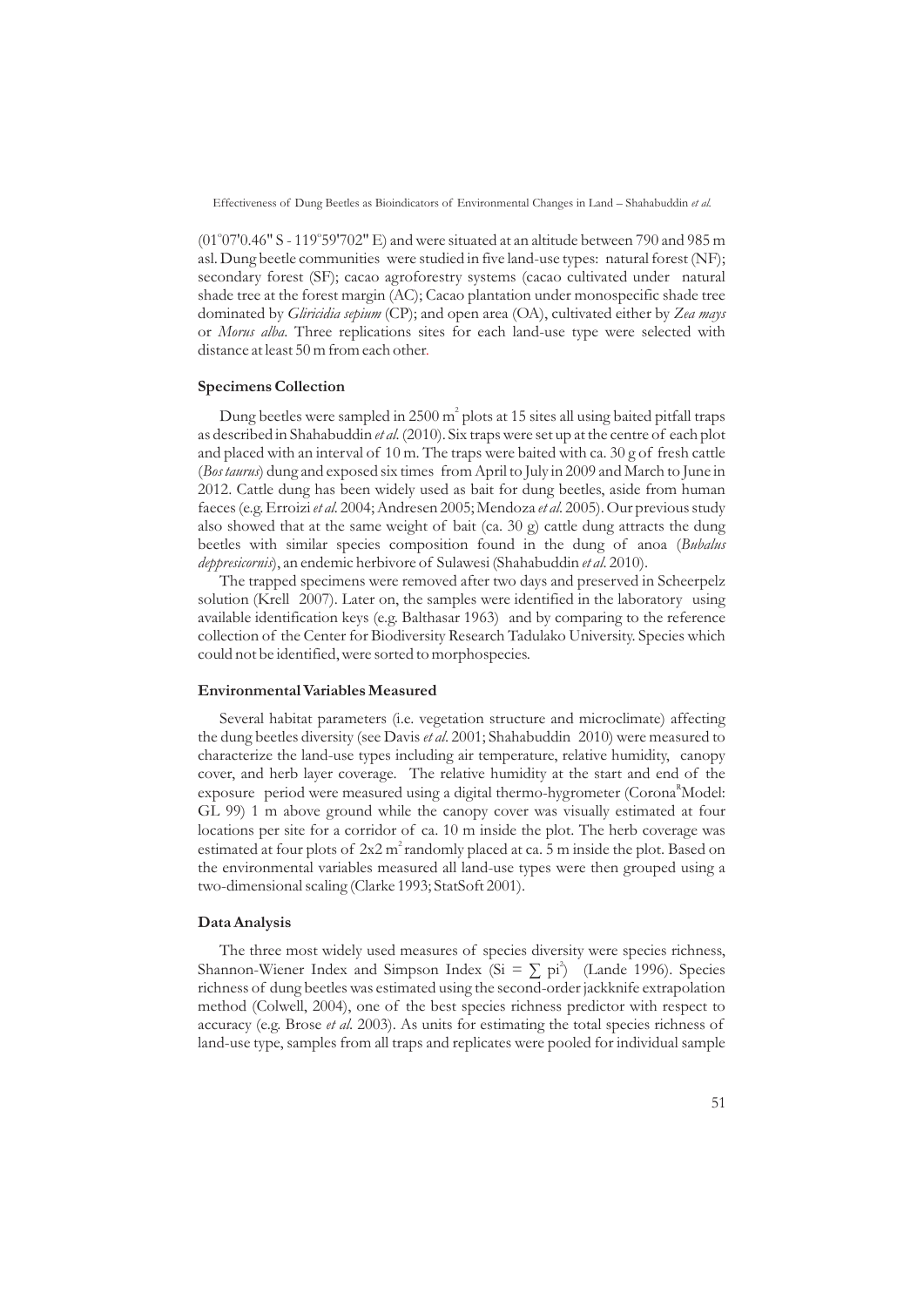times ( $n = 6$ ) due to the close proximity between each trap and site. Effects of habitat type on diversity were tested using one-way ANOVA. Abundance data were transformed by log (n+1) before analysis (Zar 1999). StatSoft 6.0 software (2001) was used to perform all statistical analyses. All diversities measured were computed with EstimateS Version 7.00 program (Colwell 2004) by randomizing the ranking of samples 50 times. Only species sampled in both sample periods (2009 and 2012) were analyzed.

The effectiveness of each dung beetles species as bioindicators were identified for each habitat type using the indicator value (IndVal) method (Dufrene & Legendre 1997).This method combines measures of specificity and fidelity and provides an indicator value for each species, as a percentage (Dufrene & Legendre 1997). Specificity measure:  $A_{ij}$  = *Nindividuals<sub>i</sub>*/*Nindividuals*, where *Nindividuals<sub>ij</sub>* is the mean number of species *i* across sites of group *j*, and *Nindividuals*, is the sum of the mean numbers of individuals of species *i* over all groups. Fidelity measure:  $Bij = N_{\text{sites}_{ij}}/N_{\text{sites}_j}$  where  $N_{\textit{sites}_y}$  is the number of sites in cluster (habitat) j where species *i* is present, and  $N_{\textit{sites}_j}$  is the total number of sites in that cluster. The percentage indicator value for species i in cluster (habitat) *j* is then: *IndVal*<sub>ij</sub> =  $A_i \times B_j \times 100$ . The indicator values are the highest (100) when all individuals of a species are found in a single habitat (high specificity) and when the species occurs in all samples of that habitat (high fidelity). Species with IndVal between 50% to less than 70% is categorized as the detector or generalist species while those species with significant IndVal of greater than 70% were regarded as characteristic indicator species for the particular habitat type (Mc.Geoch et al. 2002).

# **RESULTS AND DISCUSSIONS**

#### **Diversity of Dung Beetles**

A total of 1996 dung beetles specimens were collected during the study period. They belongs to four genera (dominated by Onthophagus) and 28 species (for complete species list see Shahabuddin 2013). However, only 16 species were recorded in both sample periods (2009 and 2012). The diversity of dung beetles changed from natural forest, to agroforestry cacao and to open area. Interestingly, the diversity of dung beetles in both forest types and the two types of cacao plantations tend to be similar but significantly higher than that in open cultivated area (Table 1). Hence, this study showed that secondary forest and agroforestry system may support a high portion of tropical dung beetles species than in the bare land and thereby in line with the findings by Nichols et al. (2007) and our previous study (Shahabuddin et al. 2010).

The fact that agroforestry system has high potency for conserving high biodiversity supported by previous study (e.g. McNely & Scroth 2006; Schulze et al. 2010). However, the results may also be related with the spatial distribution of our study sites. The agroforestry cacao sites were closer to the natural and secondary forest than to the open area and has a high opportunity to be colonized by dung beetles coming from the forest sites. Therefore, the high diversity of dung beetles at the cacao agroforestry system is also related to their close proximity to the forest sites. It has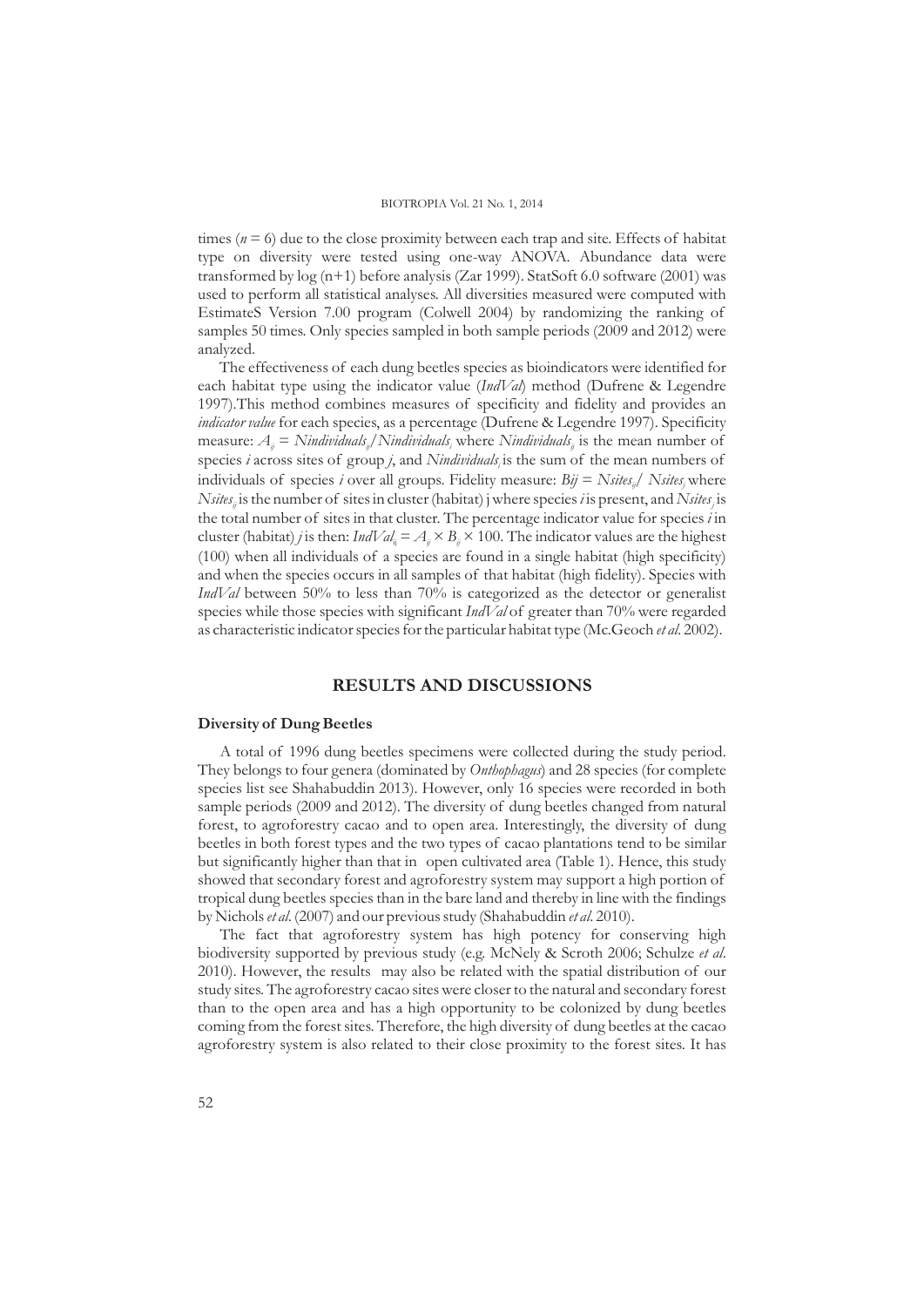Effectiveness of Dung Beetles as Bioindicators of Environmental Changes in Land - Shahabuddin et al.

| Land-use<br>type | Estimated species richness<br>$(lack-2)$<br>$(F_{4,10} = 6.27, P \le 0.05)$ | Number of species recorded<br>$F4,10 = 3.60, P < 0.005$ | H'  | Simpsom |
|------------------|-----------------------------------------------------------------------------|---------------------------------------------------------|-----|---------|
| NF               | 14.3a                                                                       | 9ab                                                     | 1.6 | 4.2     |
| <b>SF</b>        | 14.4a                                                                       | 10.7ab                                                  | 1.7 | 4.2     |
| АC               | 15a                                                                         | 11a                                                     | 1.7 | 4.3     |
| CP               | 13.6a                                                                       | 10ab                                                    | 1.7 | 4.5     |
| ОA               | 8.7 <sub>b</sub>                                                            | 6.3 <sub>b</sub>                                        | 1.3 | 3.1     |

Table 1. Diversity of dung beetles at five habitat type.  $NF = Natural Forest; SF =$ Secondary Forest;  $AC = C$ acao agroforestry system;  $CP = C$ acao plantation;  $OA = open area$ 

been reported that neighboring forest or isolation from forest may determine insect communities in tropical land-use systems (Tscharntke et al. 2005; Klein et al. 2006). Agroforestry systems can be part of the habitat for many forest species using it for foraging, but they may also harbour largely independent populations.

Nonetheless, this study suggests that the preservation of environmental heterogeneity should be encouraged for conserving dung beetles in the LLNP, Central Sulawesi. This is important because high diversity of dung beetles in tropical land-use will enhance its ecosystem function and this ecological services will be diminished by increasing human dominated land-use (Shahabuddin 2011; Slade et al. 2011; Kudavidanage et al. 2012). In more natural and heterogeneous habitats, such as natural forest and agroforestry system, dung removal, biological control and seed dispersal activities of dung beetles were higher than in homogenous or disturbed habitats (Slade *et al.* 2007; Nichols *et al.* 2008; Shahabuddin 2011; Slade *et al.* 2011).

## **Indicator Species**

Because the dung beetles diversity at the forest sites (natural forest and secondary forest) and the cacao plantation sites (agroforestry cacao and cacao plantation) were similar to each other but significantly higher than in the open area (Table 1), the indicator species analysis land-use type is only classified into three groups, *i.e*: forest, agroforestry cacao and open area. The high similarity of environmental parameter measured among these three groups of land-use types was supported by ANOVA showing that temperature and herb coverage decreased from the natural and secondary forest to the open area while canopy and humidity showed a reverse pattern. However, a highly significant difference of environmental parameter measured was only recorded in the open area (Fig. 1). This land-use type grouping was also supported by the ordination technique using multidimensional scaling (Fig. 2).

Based on IndVal analysis of 16 dung beetles species collected in two sampling years (2009 and 2012), this study recorded four species having IndVal less than 70% and therefore, can be used as indicator (characteristic) species that are: Copris saundersi at forest sites, Onthophagus forsteni at cacao plantation, as well as O. trituber and O. limbatus at open area (Table 2). Copris saundersi and Onthophagus forsteni are suggested to be used as indicators of cooler and shaded habitats such as forest sites and cacao agroforestry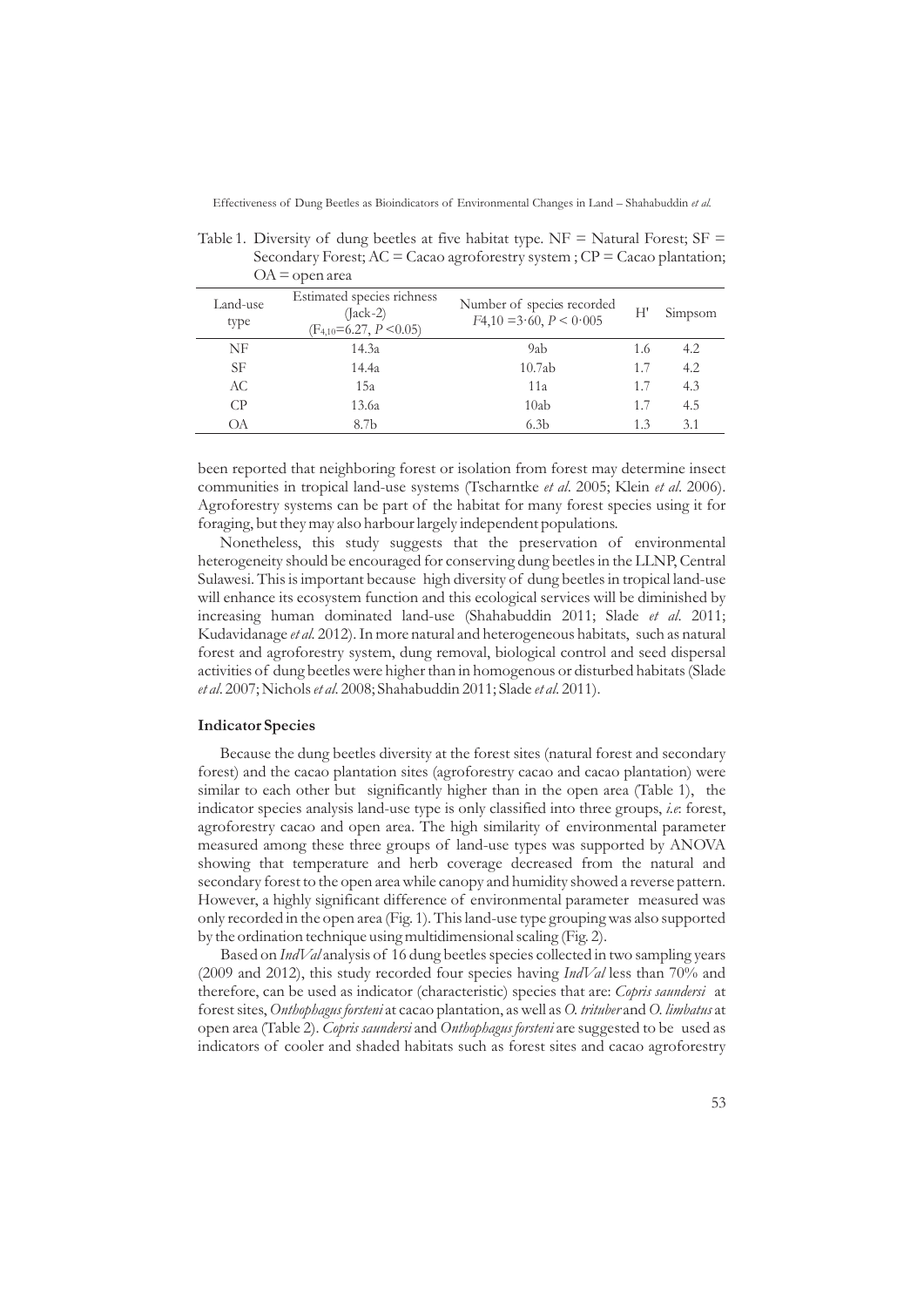



Figure 1. The effects of land use change on a) Temperature (ANOVA: F(4, 10)=25.15, p<0.01), b) Relative humidity (ANOVA:F(4,10)=62.88, p<0.01), c) Canopy cover (ANOVA:F(4,10)=139.81, p<0.01), and d) Herb layer coverage (ANOVA: F(4, 14)=52.15,p<0.01). All variables were averaged per land-use type. NF= Natural Forest; SF= Secondary Forest; AC= Agroforestry cacao; CP= Cacao plantation; OA= open area. Significant differences between habitat types were indicated by different letters over the standard error (based on Tukey's HSD post-hoc test)

system, while O. trituber and O. limbatus most likely indicate warmer and unshaded habitats (e.g. open cultivated area). These characteristic species (IndVal of > 70%) are unlikely to move from their requisite to other habitat types, even under changing conditions within this habitat. Accordingly, populations of these species need only to be monitored within the specific habitat.

Beside indicator species, this study has recorded several generalist or moderate species with *IndVal* between 50% to less than 70%. These species were therefore, not characteristic species, as they do not have high IndVal of more than 70% for any particular habitat. Species meeting these criteria are unlikely to respond very rapidly to changing habitat conditions. They can invade either close canopy or moist habitat e.g. natural forest, cacao agroforestry or cacao plantation but also open or warmer environment such us open area. Furthermore, these species are less likely to become more vulnerable than indicator species, because a variety of habitats or ecological states, rather than only a single one, provide suitable resources for them and accordingly this group of species will be useful for longer-term monitoring.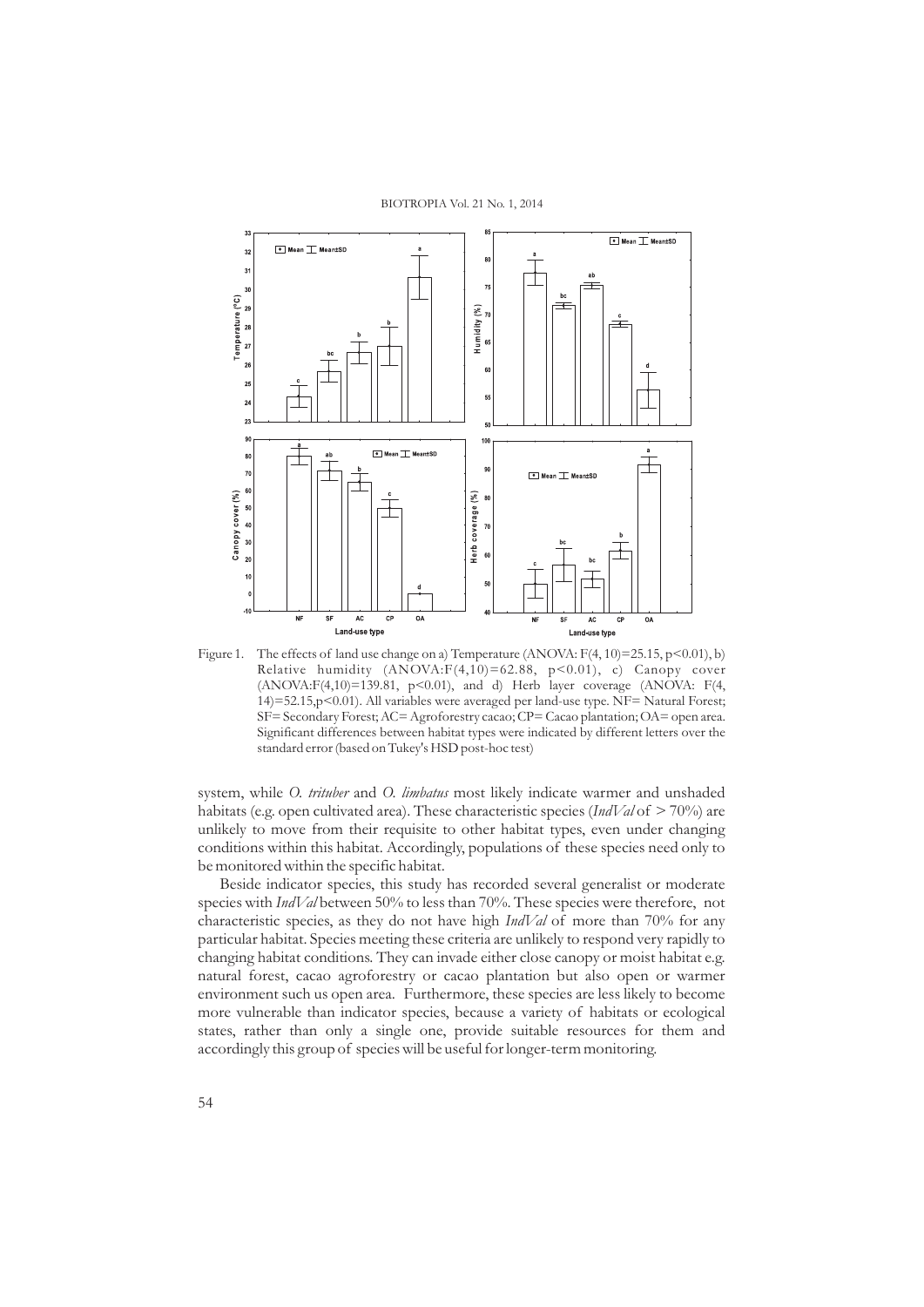Effectiveness of Dung Beetles as Bioindicators of Environmental Changes in Land - Shahabuddin et al.



Figure 2. Multidimensional scaling (MDS) placing the five land-use type studied in three groups based on several habitat parameters measured. NF= Natural Forest; SF= Secondary Forest;, AC= Agroforestry cacao; OA= open area

Table 2. Indicator values (IndVal percentage) for dung beetle species recorded in three group of habitats. Species with *IndVal* > 70 % is categorized as a characteristic species (C) while species with  $IndVal$  50  $\leq$  70 % is a detector species (D) of certain habitat type

| Species*                  | Forest<br><b>Sites</b> |      | Agroforestry<br>cacao |      | Open area |      | Species<br>category      |
|---------------------------|------------------------|------|-----------------------|------|-----------|------|--------------------------|
|                           | 2009                   | 2012 | 2009                  | 2012 | 2009      | 2012 |                          |
| Copris macacus            | 67.4                   | 13.3 | 22.6                  | 20.0 | 0.0       | 0.0  |                          |
| Copris punctulatus        | 12.1                   | 22.2 | 30.3                  | 44.4 | 24.2      | 0.0  |                          |
| Copris saundersi          | 95.8                   | 91.7 | 0.0                   | 0.0  | 0.0       | 0.0  | C                        |
| Onthophagus cf.wallacei   | 22.4                   | 41.5 | 10.5                  | 41.5 | 67.0      | 1.5  |                          |
| Onthophagus forsteni      | 0.0                    | 3.7  | 33.3                  | 74.1 | 0.0       | 0.0  | C                        |
| Onthophagus fulvus        | 0.0                    | 16.7 | 53.6                  | 61.8 | 7.1       | 21.5 | D                        |
| Onthophagus rectecornutus | 0.0                    | 0.0  | 0.0                   | 33.3 | 66.7      | 0.0  | $\overline{\phantom{0}}$ |
| Onthophagus ribbei        | 60.5                   | 32.4 | 8.4                   | 37.1 | 0.4       | 1.0  | D                        |
| Onthophagus rudis         | 5.3                    | 39.5 | 29.3                  | 51.2 | 13.3      | 9.3  | D                        |
| Onthophagus scrutator     | 1.3                    | 37.5 | 67.8                  | 57.1 | 5.8       | 0.0  | D                        |
| Onthophagus sp.1          | 63.6                   | 62.8 | 19.4                  | 30.2 | 6.9       | 4.7  | D                        |
| Onthophagus sp.2          | 33.3                   | 0.0  | 0.0                   | 33.3 | 0.0       | 0.0  |                          |
| Onthophagus sp.3          | 0.0                    | 46.9 | 66.7                  | 38.6 | 0.0       | 14.5 | D                        |
| Onthophagus trituber      | 0.0                    | 4.2  | 7.1                   | 4.2  | 92.9      | 75.0 | C                        |
| Phaechrous emarginatus    | 58.3                   | 35.7 | 0.0                   | 41.9 | 0.0       | 22.4 |                          |
| Onthophagus limbatus      | 0.7                    | 0.3  | 0.2                   | 19.6 | 97.3      | 77.3 | $\mathbf C$              |

\* Only species recorded in both sample years (2009 and 2012) were included in the IndVal analyses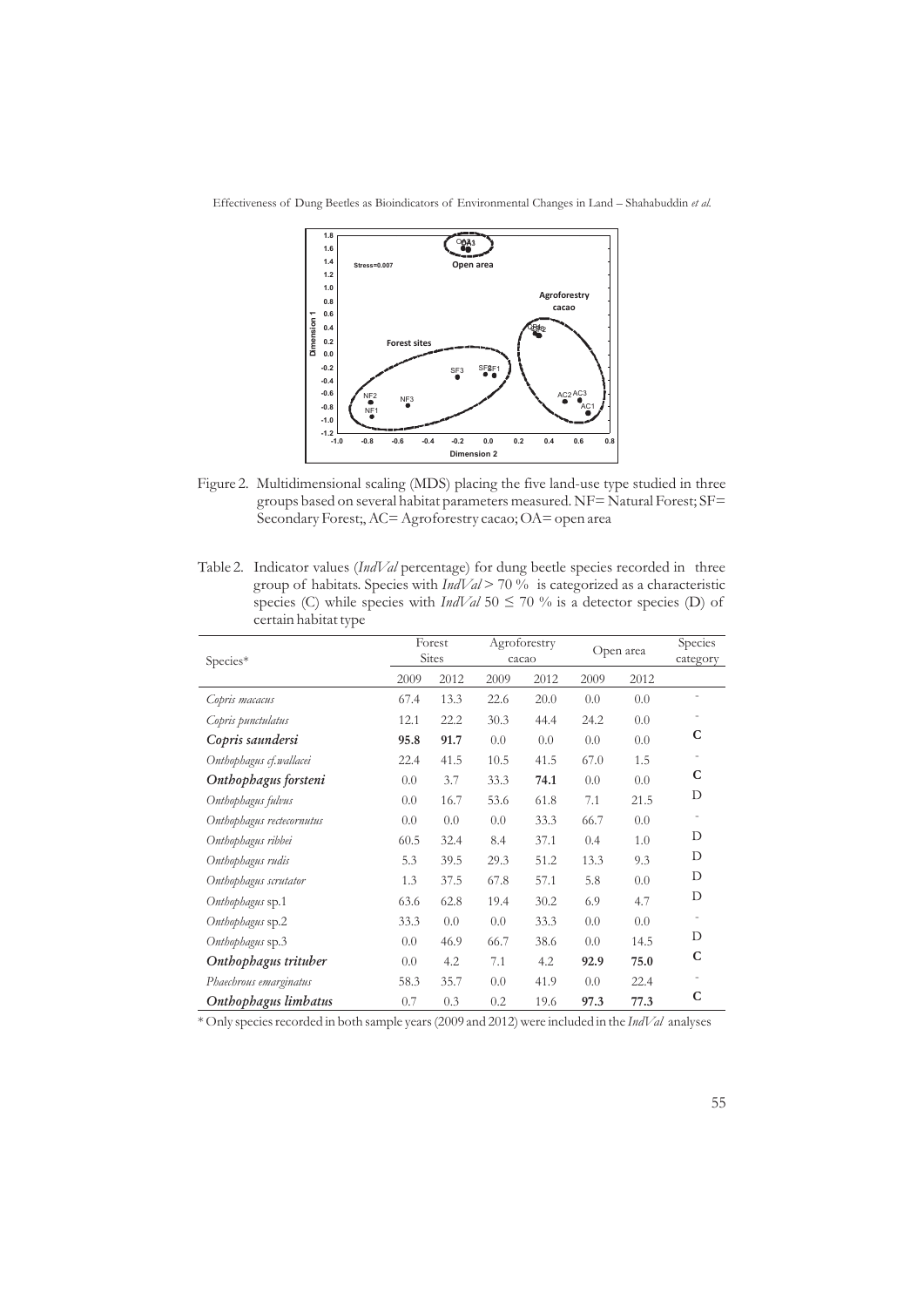### **CONCLUSIONS**

The fact that diversity of dung beetles at secondary forest and agroforestry system has no significant differences with natural forest has important implications on landscape management aiming at maintaining a high biodiversity. Besides natural forest sites, certain agroecosystems like cacao agroforestry also have potency to maintain a high local diversity. Dung beetles have high potency to be used as bioindicator (i.e. ecological indicator) in relation with their fidelity and specificity to a particular type of habitat. Copris saundersi and Onthophagus forsteni can be suggested as indicator (characteristic) species of cooler and shaded habitats (e.g. forest sites and cacao agroforestry system), while O. trituber and O. limbatus can be suggested as indicator of warmer and unshaded habitats (e.g. open cultivated area). The remaining dung beetles species found across the land-use types in the margin of LLNP, Central Sulawesi are better to be categorized as detector or moderate species.

# **ACKNOWLEDGEMENTS**

The authors gratefully acknowledge the Directorate of Higher Education Ministry of Education and Culture Indonesia for providing the National Strategies Research Grant (Contract No. 027/SP2H/Dit.Litabmas/III/2012), and to the Head of Lore Lindu National Park for his permission to conduct this study.

# **REFERENCES**

- Andresen E. 2005. Effects of Season and Vegetation Type on Community Organization of Dung Beetles in a Tropical Dry Forest. Biotropica 37(2): 291-300.
- Aydin G, Kazak C. 2010. Selecting indicator species habitat description and sustainable land utilization: a case study in amediterranean delta.International Journal of Agriculture & Biology 12: 931-934.
- Balthasar V.1963. Monographie der Scarabaeidae und Aphodiidae der palaearktischen und orientalischen Region.Band 1.Verlag der Tschechoslawakischen Akademie der Wissenschaften. Prague.
- Brose U, Martinez ND, Williams RJ. 2003. Estimating species richness:sensitivity to sample coverage and insensitivity to spatial patterns. Ecology 84 (9): 2364-2377.
- Clarke KR. 1993. Non-parametric multivariate analyses of changes in community structure. Australian Journal Ecology 18: 117-143.
- Colwell RK. 2004. EstimateS: Statistical estimation of species richnes and shared species from samples. Version 7. User's Guide and application.http://purl.oclc.org/estimates.
- Davis AJ, Holloway JD, Huijbregts H, Krikken J, Kirk-Spriggs AH, Sutton SL. 2001. Dung beetles as indicators of change in the forests of northern Borneo. Journal of Applied Ecology 38: 593-616.
- Dufrêne M, Legendre P. 1997. Species assemblages and indicator species: the need for a flexible asymmetrical approach. Ecological Monographs 67: 345-366.
- Errouissi F, Haloti S, Robert PJ, Idrissi AJ, Lumaret JP. 2004. Effect of the attractiveness for dung beetles of dung pat origin and size along climatic gradient. Environ. Entomol. 33(1): 45-53.
- Gerold G, Fremery M,Guhardja, E. 2004. Land-use, nature conservation and the stability of rainforest margins in Southeast Asia.Springer, Berlin. 534 pp.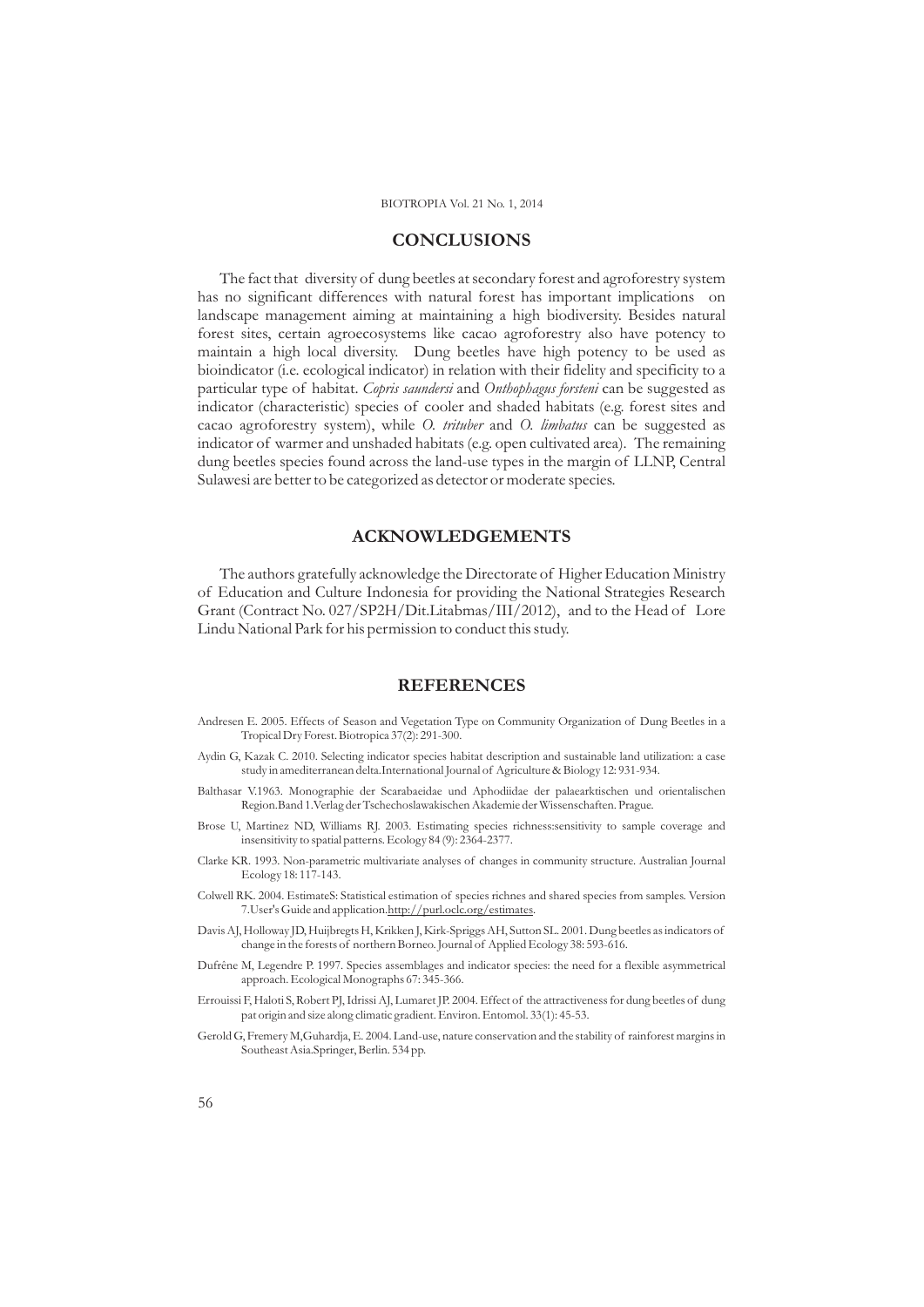Effectiveness of Dung Beetles as Bioindicators of Environmental Changes in Land - Shahabuddin et al.

- Gerlach J, Samways M, Pryke J. 2013. Terrestrial invertebrates as bioindicators: an overview of available taxonomic groups. Journal of Insect Conservation,17, 831-850.
- Halffter G, Favila ME. 1993. The Scarabaeinae (Coleoptera): an animal group for analysing, inventorying and monitoring biodiversity in tropical rainforest and modified landscapes. Biology International 27:15-21
- Hambler C, Henderson PA, Speight MR. 2011. Extinction rates, extinction-prone habitats, and indicator groups in Britain and at larger scales. Biological Conservation,144, 713-721.
- Harvey CA, Gonzalez J, Somarriba E. 2006. Dung beetle and terrestrial mammal diversity in forests, indigenous agroforestry systems and plantain monocultures in Talamanca, Costa Rica. Biodiversity and Conservatio 15: 555-585.
- Kessler M, Abrahamczyk S, Bos M, Buchori D,Putra DD, Gradstein SR, Höhn P, Kluge J, Orend F, Pitopang R, Shahabuddin S, Schulze CH, Sporn SG, Steffan-DewenterI,Tjitrosoedirdjo SS, Tscharntke T. 2011. Cost-effectiveness of plant and animal biodiversity indicators in tropical forest and agroforest habitats. Journal of Applied Ecology 48: 330-339.
- Kessler M, Herte D, Jungkunst HF, Kluge J, Abrahamczyk S, Bos M, Buchori D, Gerold G, Gradstein SR, Ko¨ hler S, Leuschner C, Moser G, Pitopang R, Shahabuddin S, Schulze CH, Sporn SG, Steffan-Dewenter I, Tjitrosoedirdjo SS, Tscharntke T.2012. Can joint carbon and biodiversity management in tropical agroforestry landscapes be optimized? PLoSONE7(10): e47192. doi:10.1371/journal.pone.0047192.
- Klein AM, Steffan-Dewenter I, Buchori D, Tscharntke T. 2006. Rain forest promotes trophic interactions and diversity of trap-nesting Hymenoptera in adjacent agroforestry. Journal of Animal Ecology 75: 315- 323.
- Kudavidanage EP, Qie L, Lie JSH. 2012. Linking biodiversity and ecosystem functioning of dungBeetles in south and southeast asian tropical rainforests. The Raffles Bulletin Of Zoology. Supplement No. 25: 141-154
- Krell FT. 2007. Dung Beetle Sampling Protocols. DenverMuseum of Nature & Science (DMNS) Technical Report200-6:1-11. http://www.dmns.org/media/5782/130-DMNSTechRep2007-6.pdf .
- Kremen C, Merenlander AM, Murphy DD. 1994. Ecological monitoring: a vital need forintegrated conservation and development programs in the tropics. Conservation Biology 8: 388-397.
- Lande R. 1996. Statistics and partitioning of species diversity, and similarity among multiple communities.Oikos 76: 5-13.
- Larsen TH, Forsyth A. 2005. Trap spacing and transect design for dung beetle biodiversity studies. Biotropica 37(2) : 322-325 *.*
- McGeoch MA. 1998. The selection, testing and application of terrestrial insects as bioindicators. Biological Review 73: 181-201.
- McGeoch MA, Van Rensburg BJ, Botes A. 2002. The verification and application of bioindicators: a case study of dung beetles in a savanna ecosystem. Journal of Applied Ecology39: 661-672.
- McGeoch MA, Chown SL. 1998. Scaling up the value obioindicators. Trends in Ecology and Evolution<sup>13: 46-47.</sup>
- Mcneely, JA and G, Schroth. 2006. Agroforestry and biodiversity conservation traditional practices, present dynamics, and lessons for the future. Biodiversity and Conservation 15:549-554.
- Mendoza CAO, Rios AM, Cano EB, Corte's JLN. 2005. Dung beetle community (Coleoptera: Scarabaeidae: Scarabaeinae) in a tropical landscape at the Lachua Region, Guatemala. Biodiversity and Conservation 14: 801-82.
- Negro M, Palestrini C, Giraudo MT, Rolando A. 2011. The effect of local environmental heterogeneity on species diversity of alpine Dung beetles (Coleoptera: Scarabaeidae). Eur. J. Entomol. 108: 91-98.
- Nichols E, Larsen T, Spector S, Davis AL, Escobar F, Favila M, Vulinec K. 2007. Global dung beetle response to tropical forest modification and fragmentation: a quantitative literature review and meta-analysis. Biological Conservation 137: 1-19.
- Nichols E, Spector S, Louzada J, Larsen T, Amesquita S, Favila ME. 2008. Ecological functions and ecosystem services provided by Scarabaeinae dung beetles. Biological Conservation 141 (6): 1461-1474.
- Noss RF. 1990. Indicators for monitoring biodiversity: a hierarchical approach. Conservation Biology4: 355-364.